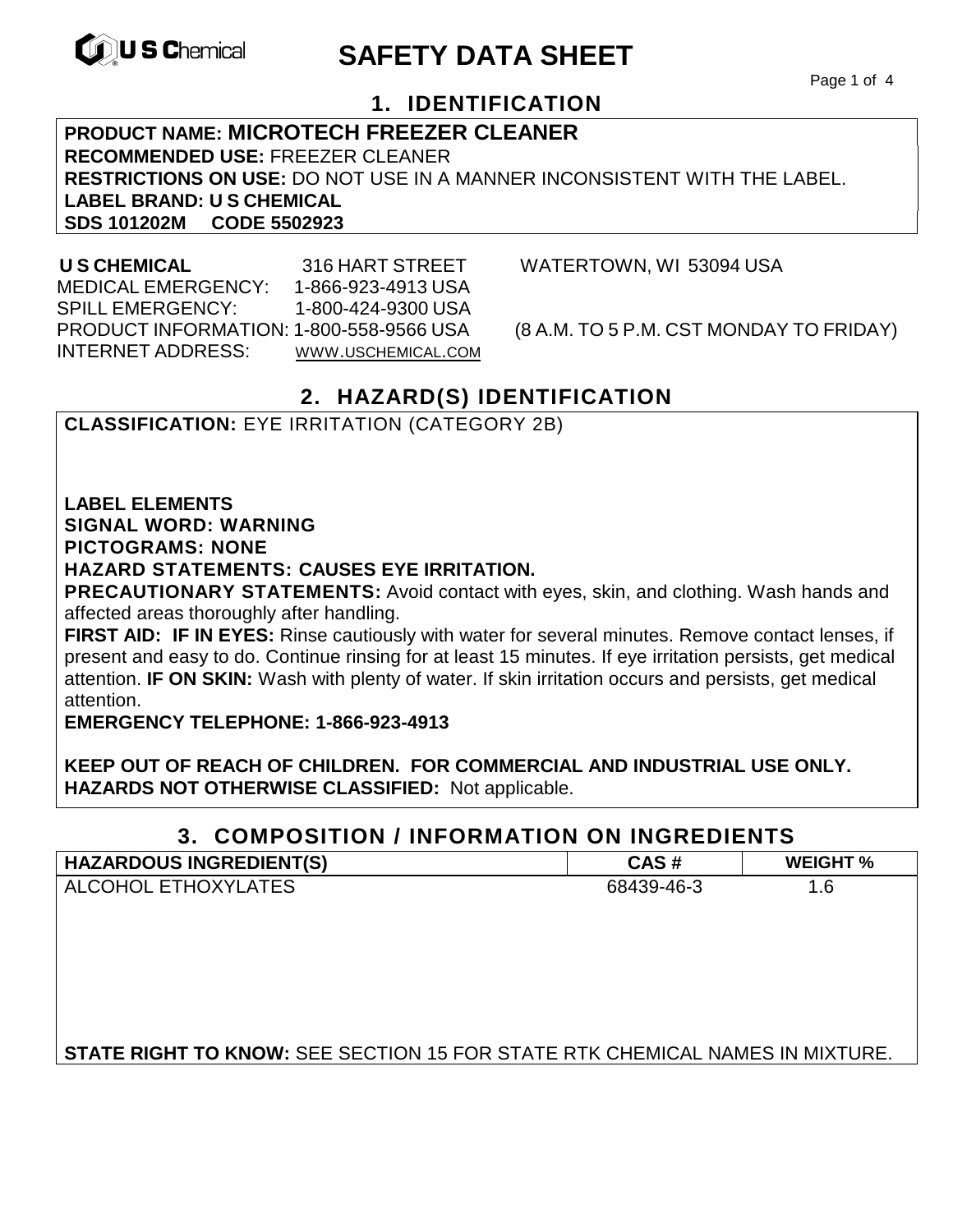## **MICROTECH FREEZER CLEANER** SDS 101202M

### **4. FIRST-AID MEASURES** Page 2 of 4

**IF IN EYES:** RINSE CAUTIOUSLY WITH WATER FOR SEVERAL MINUTES. REMOVE CONTACT LENSES, IF PRESENT AND EASY TO DO. CONTINUE RINSING FOR AT LEAST 15 MINUTES. IF EYE IRRITATION PERSISTS, GET MEDICAL ATTENTION.

**IF ON SKIN:** WASH WITH PLENTY OF WATER. IF SKIN IRRITATION OCCURS AND PERSISTS, GET MEDICAL ATTENTION.

**IF SWALLOWED:** RINSE MOUTH. IF CONSCIOUS, DILUTE BY DRINKING UP TO A CUPFUL OF MILK OR WATER AS TOLERATED.

**IF INHALED:** NO SPECIFIC FIRST AID MEASURES ARE REQUIRED.

**EMERGENCY TELEPHONE: 1-866-923-4913** 

**MOST IMPORTANT SYMPTOMS / EFFECTS:** CAUSES EYE IRRITATION. **MEDICAL CONDITIONS AGGRAVATED:** NONE KNOWN. **NOTE TO PHYSICIAN:** CALL 1-866-923-4913 FOR EXPOSURE MANAGEMENT ASSISTANCE.

# **5. FIRE-FIGHTING MEASURES**

**CHEMICAL HAZARDS:** CAUSES EYE IRRITATION. NON-FLAMMABLE. **COMBUSTION PRODUCT HAZARDS:** OXIDES OF CARBON AND OTHER FUMES. **METHODS:** SELECT EXTINGUISHER AND METHODS BASED ON FIRE SIZE AND TYPE. **EQUIPMENT:** WEAR SCBA AND FULL PROTECTIVE GEAR AS CONDITIONS WARRANT. **NFPA RATING:** HEALTH-2/FLAMMABILITY-0/ INSTABILITY-0/SPECIAL HAZARD-N.AP. **SUITABLE EXTINGUISHERS:** WATER, DRY CHEMICAL, CO2 OR FOAM SUITABLE FOR FIRE. **UNSUITABLE EXTINGUISHERS:** NO RESTRICTIONS BASED ON CHEMICAL HAZARDS.

# **6. ACCIDENTAL RELEASE MEASURES**

**PERSONAL PRECAUTIONS:** EVACUATE UNPROTECTED PERSONNEL FROM AREA. WEAR PERSONAL PROTECTION INCLUDING RUBBER BOOTS. SEE SECTION 8. VENTILATE AREA IF NEEDED. BE CAREFUL NOT TO SLIP. WASH THOROUGHLY AFTER CLEAN-UP. **ENVIRONMENTAL PRECAUTIONS:** PREVENT SPILL FROM ENTERING DRAIN, STORM SEWER OR SURFACE WATERWAY. PREVENT WATER AND SOIL CONTAMINATION. **CLEAN-UP METHODS:** SMALL SPILLS MAY BE WIPED UP AND RINSED WITH WATER. FOR LARGER SPILLS, DIKE TO CONTAIN. PUMP TO LABELED CONTAINER OR ABSORB SPILLAGE AND SCOOP UP WITH INERT ABSORBENT MATERIAL. AFTER SPILL COLLECTION, RINSE AREA WITH WATER AND FOLLOW WITH NORMAL CLEAN-UP PROCEDURES.

# **7. HANDLING AND STORAGE**

**HANDLING:** FOLLOW ALL LABEL DIRECTIONS. INSTRUCT PERSONNEL ABOUT PROPER USE, HAZARDS, PRECAUTIONS, AND FIRST AID MEASURES. AVOID CONTACT WITH EYES, SKIN AND CLOTHING. TAKE OFF CONTAMINATED CLOTHING AND WASH IT BEFORE REUSE. DO NOT TASTE OR SWALLOW. PRODUCT RESIDUE MAY REMAIN ON OR IN EMPTY CONTAINERS. HANDLE CAREFULLY TO AVOID DAMAGING CONTAINER. **STORAGE:** KEEP CONTAINER CLOSED WHEN NOT IN USE. STORAGE AT AMBIENT TEMPERATURES IN A DRY AREA OUT OF DIRECT SUNLIGHT. PROTECT FROM FREEZING. ROTATE STOCK REGULARLY. KEEP AWAY FROM FOOD AND DRINK. KEEP OUT OF REACH OF CHILDREN.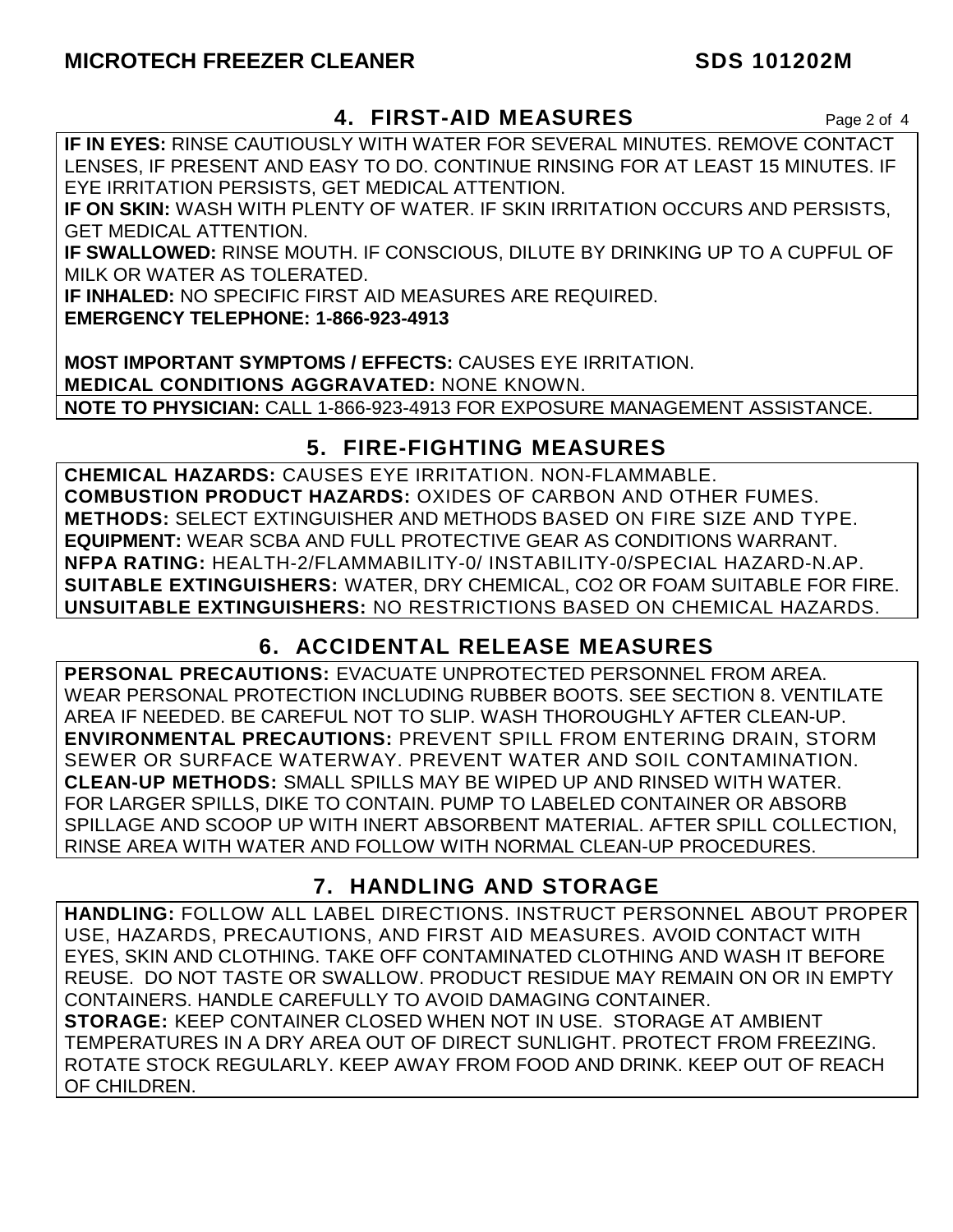### **8. EXPOSURE CONTROLS / PERSONAL PROTECTION** Page 3 of 4

**EXPOSURE LIMITS:** ALCOHOL ETHOXYLATES = NONE **ENGINEERING CONTROLS:** NONE REQUIRED. GENERAL ROOM VENTILATION IS TYPICALLY ADEQUATE.

**PERSONAL PROTECTION EYES:** NONE REQUIRED WITH NORMAL USE. **HANDS:** NONE REQUIRED WITH NORMAL USE. **RESPIRATORY:** NONE REQUIRED. **FEET:** NONE REQUIRED. RUBBER BOOTS RECOMMENDED DURING SPILL CLEAN-UP. **BODY:** NONE REQUIRED.

## **9. PHYSICAL AND CHEMICAL PROPERTIES**

**APPEARANCE:** GREEN LIQUID **ODOR:** NONE ADDED **pH CONCENTRATE:** 10.0 **pH @ 2500 PPM SOLUTION:** N.AV. **pH @ USE DILUTION:** N.AV. **PHYSICAL STATE:** LIQUID **RELATIVE DENSITY (WATER):** 1.040 **SOLUBILITY (WATER):** COMPLETE **VAPOR PRESSURE:** N.AV. **VAPOR DENSITY:** N. AV. **VISCOSITY:** NON-VISCOUS

**AUTO-IGNITION TEMPERATURE:** N.AV. **DECOMPOSITION TEMPERATURE:** N.AV. **EXPLOSIVE LIMITS (LEL/UEL):** NONE **EVAPORATION RATE:** N.AV. **FLAMMABILITY (SOLID, GAS):** N.AP. **FLASH POINT:** NONE **INITIAL BOILING POINT/RANGE:** N.AV. **MELTING POINT/FREEZING POINT:** N.AV. **ODOR THRESHOLD:** N.AV. **PARTITION COEFF. (N-OCTANOL/WATER):** N.AV. **OTHER:** N.AV.

### **10. STABILITY AND REACTIVITY**

**REACTIVITY:** NO HAZARD.

**CHEMICAL STABILITY:** STABLE.

**POSSIBILITY OF HAZARDOUS REACTIONS:** NONE KNOWN. WILL NOT POLYMERIZE. **CONDITIONS TO AVOID:** TEMPERATURES BELOW 35°F (1.6°C) OR ABOVE 120°F (49°C). **MATERIALS TO AVOID:** DIRECT MIXING WITH OTHER CHEMICALS. MIX ONLY WITH WATER. **HAZARDOUS DECOMPOSITION PRODUCTS:** NONE UNDER NORMAL CONDITIONS.

### **11. TOXICOLOGICAL INFORMATION**

**ROUTES OF EXPOSURE:** EYES, SKIN, INGESTION, INHALATION. **INFORMATION ON ROUTES OF EXPOSURE:** NO LC50 TEST DATA ON MIXTURE. **ACUTE EFFECTS /SYMPTOMS**

 **EYES:** CAUSES EYE IRRITATION. MAY CAUSE DISCOMFORT, REDNESS AND WATERING. **SKIN:** MAY BE MILDLY IRRITATING TO SENSITIVE SKIN. MAY CAUSE DRY SKIN. **INGESTION:** MAY CAUSE IRRITATION, NAUSEA, VOMITING AND DIARRHEA. **INHALATION:** NONE KNOWN.

**CHRONIC / OTHER EFFECTS:** NO REPORTABLE GERM CELL MUTAGENS, SKIN SENSITIZERS, RESPIRATORY SENSITIZERS, REPRODUCTIVE TOXINS OR ASPIRATION HAZARDS. **SPECIFIC TARGET ORGANS (SINGLE/REPEATED):** NONE KNOWN.

**NUMERICAL MEASURES OF TOXICITY:** ACUTE ORAL LD50 (RAT) = ABOVE 2000 MG / KG **CARCINOGENS:** NO REPORTABLE ACGIH, IARC, NTP, OR OSHA CARCINOGENS.